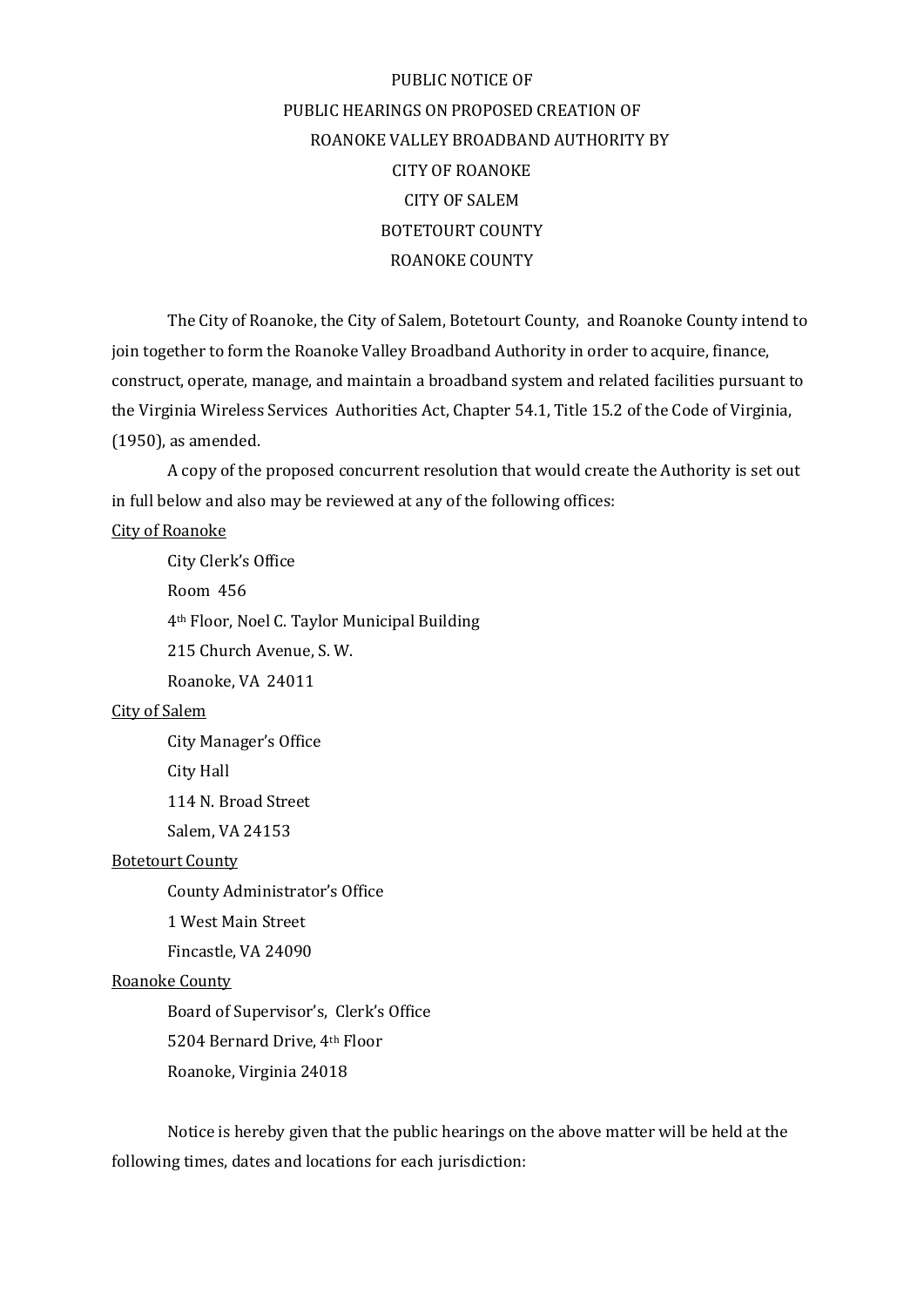# **CITY OF ROANOKE**

City Council of the City of Roanoke on **August 19, 2013 at 7:00 p.m.** or as soon thereafter as the matter may be heard, in Roanoke City Council Chamber located at Room 450, 4th Floor, Noel C. Taylor Municipal Building, 215 Church Avenue, S.W., Roanoke, VA 24011. For further information contact Stephanie Moon, Roanoke City Clerk, at (540)853-2541.

#### **CITY OF SALEM**

City Council of the City of Salem on **August 26, 2013 at 7:30 p.m.** or as soon thereafter as the matter may be heard, in Salem City Council Chambers located at City Hall, 114 N. Broad Street, Salem, VA 24153. For further information contact Salem City Manager 's Office at (540)375- 3016

# **BOTETOURT COUNTY**

Board of Supervisors of Botetourt County on **August 27, 2013, at 3:00 p.m.** or as soon thereafter as the matter may be heard, in Rooms 226-228 of the Greenfield Education and Training Center located at 57 South Center Drive in Daleville , VA 24083. For further information contact County Administrator's Office at (540)473-8223.

# **ROANOKE COUNTY**

Board of Supervisors of Roanoke County on **August 27, 2013 at 7:00 p.m.** or as soon thereafter as the matter may be heard, in the Board of Supervisors of Roanoke County meeting room located at 5240 Bernard Drive, Roanoke, VA 24018. For further information on this matter, you may contact the Office of the Clerk to the Board of Supervisors at (540)772-2003.

All parties and interested citizens may appear on the above dates and be heard on the matter.

If you are a person who needs accommodations for this hearing, please contact the Clerk's Office noted above for the meeting you plan to attend before 12:00 noon on the Thursday before the date of the hearing listed above.

The proposed concurrent resolution includes articles of incorporation for the Authority, and is set out as follows:

A RESOLUTION creating the Roanoke Valley Broadband Authority

WHEREAS, the Board of Supervisors of Roanoke County, Virginia ("Roanoke County"), the Board of Supervisors of Botetourt County, Virginia ("Botetourt County"), the City Council of the City of Roanoke, Virginia ("Roanoke City"), and the City Council of the City of Salem, Virginia ("Salem City") have determined that it is in the best interests of the Roanoke Valley to create the Roanoke Valley Broadband Authority pursuant to the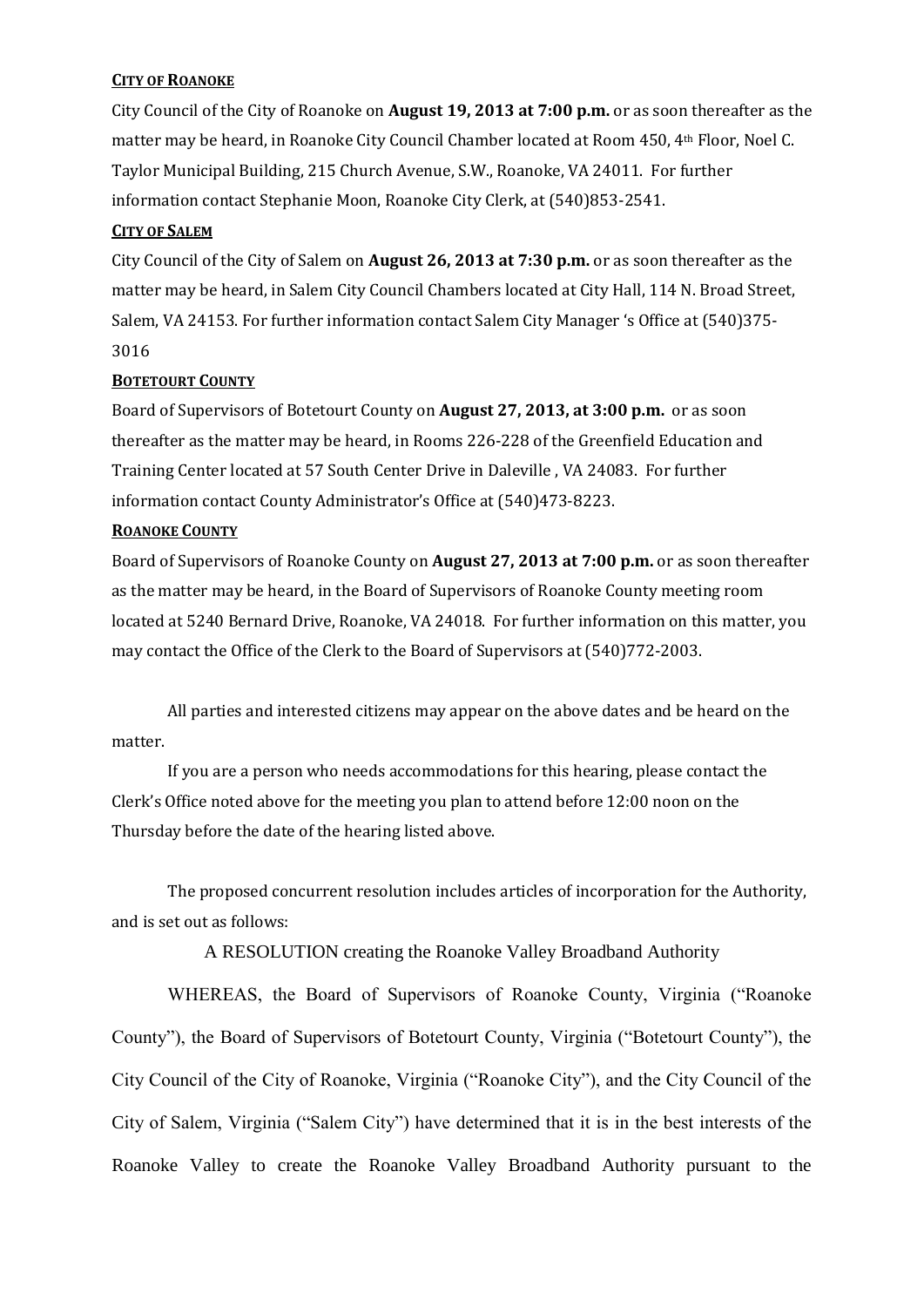provisions of the Virginia Wireless Services Authorities Act, Chapter 54.1, Title 15.2 of the 1950 Code of Virginia, as amended ("Act"), and desire to do so by the adoption of concurrent resolutions, and a public hearing has been held in accordance with the requirements of Sections 15.2-5431.3 and 15.2-5431.5 of the Act.

NOW, THEREFORE, BE IT RESOLVED by the [governing body of the participating locality], as follows:

1. Creation of the Authority. There is hereby created the Roanoke Valley Broadband Authority ("Authority").

2. Articles of Incorporation. The Articles of Incorporation of the Roanoke

Valley Broadband Authority are as follows:

### **ARTICLES OF INCORPORATION OF THE ROANOKE VALLEY BROADBAND AUTHORITY**

The Board of Supervisors of Roanoke County, Virginia, the Board of Supervisors of Botetourt County, Virginia, the Council of the City of Roanoke, Virginia, and the Council of the City of Salem, Virginia, have by concurrent resolutions adopted the following Articles of Incorporation of the Roanoke Valley Broadband Authority, pursuant to the Virginia Wireless Services Authorities Act (Chapter 54.1, Title 15.2 of the 1950 Code of Virginia, as amended), (the "Act"). The Authority shall exist for a term of 50 years as a political subdivision.

# **ARTICLE I NAME AND ADDRESS**

The name of the Authority shall be the Roanoke Valley Broadband Authority (the "Authority") and the address of its principal office is c/o Roanoke Valley – Alleghany Regional Commission, 313 Luck Avenue, S.W., Roanoke, VA 24016. The location of the principal office may be changed by the concurrence of three-fourths of the Authority members present at the regular meeting, provided that the clerk of the governing body of each member governmental subdivision has been notified of the contemplated relocation in writing at least thirty (30) days before such meeting.

# **ARTICLE II CREATING JURISDICTIONS**

The names of the incorporating political subdivisions are the County of Botetourt, the County of Roanoke, the City of Roanoke, and the City of Salem.

As the incorporating political subdivisions, hereby acknowledge, covenant, and agree that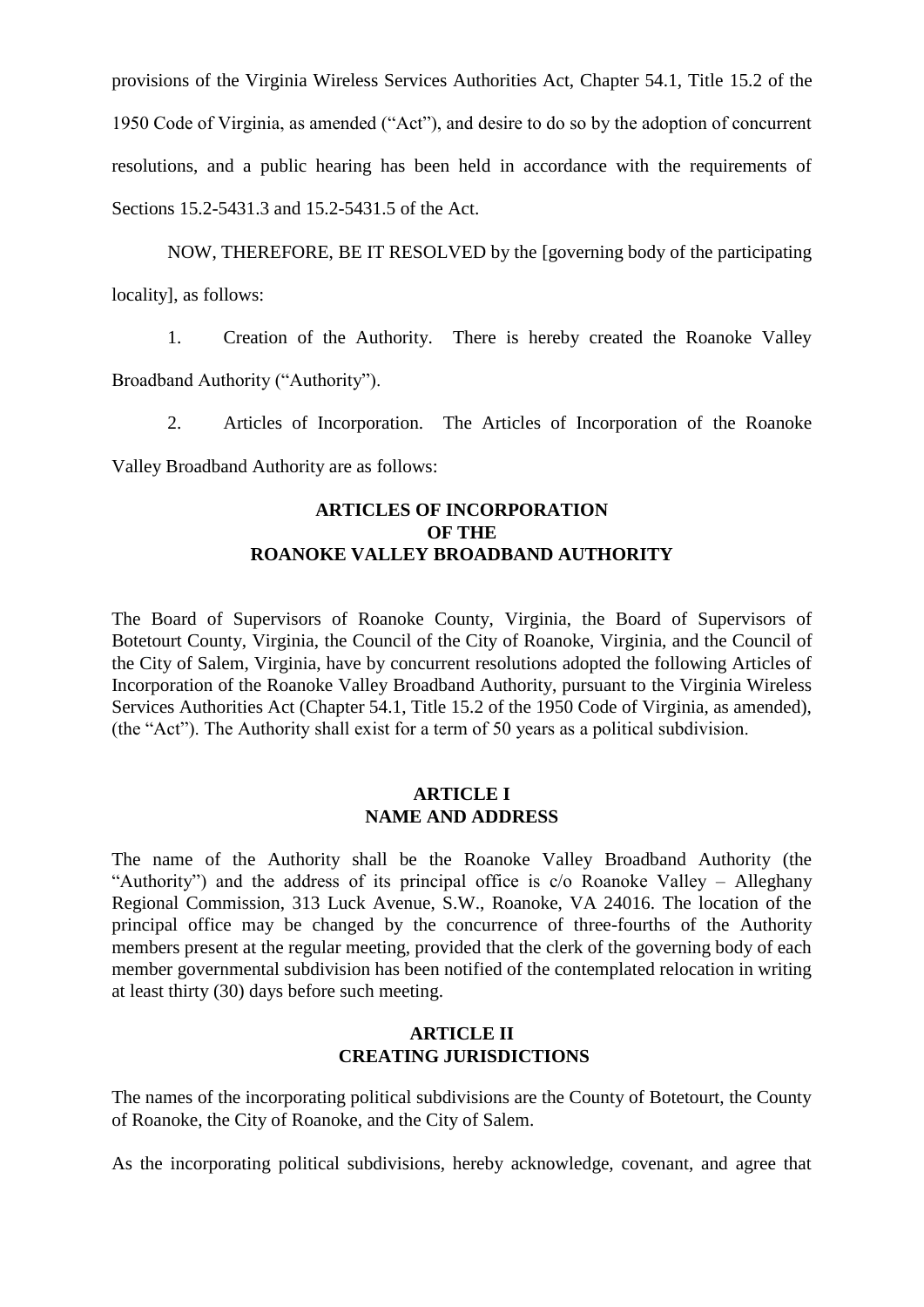these Articles of Incorporation shall not be further amended or changed without the express agreement of the governing body of each of the incorporating political subdivisions. None of the following actions shall be taken or permitted to occur by the Board of the Authority without the affirmative vote of a majority of the members from each incorporating political subdivision creating the Authority:

- 1. The inclusion of additional political subdivisions in the Authority.
- 2. Additional agreements with political subdivisions other than Authority members, entities, or persons, local universities and colleges, the Town of Vinton, and the Western Virginia Water Authority for the expansion of services or network, or wireless infrastructure.

# **ARTICLE III MEMBERS, TERMS OF OFFICE**

The term of office of the Authority members shall be for four (4) years. Members may serve additional terms as appointed by their governing body. The initial term of office shall be staggered with the initial term being for 2 and 4 years alphabetically by last name.

The Board of the Authority shall consist of five Members. The names and addresses, and terms of office of the initial members of the Board of the Authority ("Authority") are as follows:

| Name and address                                                                                                                                            | Designee                | <b>Initial Term</b> |
|-------------------------------------------------------------------------------------------------------------------------------------------------------------|-------------------------|---------------------|
| 1. Kevin S. Boggess<br>City Manager's Office<br>114 North Broad Street<br>Salem, VA 24153                                                                   | Salem                   | 2 years             |
| 2. B. Clayton Goodman, III<br>County Administrator's Office<br>5204 Bernard Drive<br>Roanoke, VA 24018-0798                                                 | Roanoke County          | 4 years             |
| 3. Kathleen D. Guzi<br>County Administrator's Office<br>1 West Main Street, Box 1<br>Fincastle, VA 24090                                                    | <b>Botetourt County</b> | 2 years             |
| 4. Michael McEvoy<br>Western Virginia Water Authority<br>601 S. Jefferson Street, Suite 200<br>Roanoke, VA 24011                                            | Citizen                 | 4 years             |
| 5. Christopher P. Morrill<br>City Manager's Office<br>Room 364, Noel C. Taylor<br><b>Municipal Building</b><br>215 Church Avenue, S.W.<br>Roanoke, VA 24011 | Roanoke City            | 2 years             |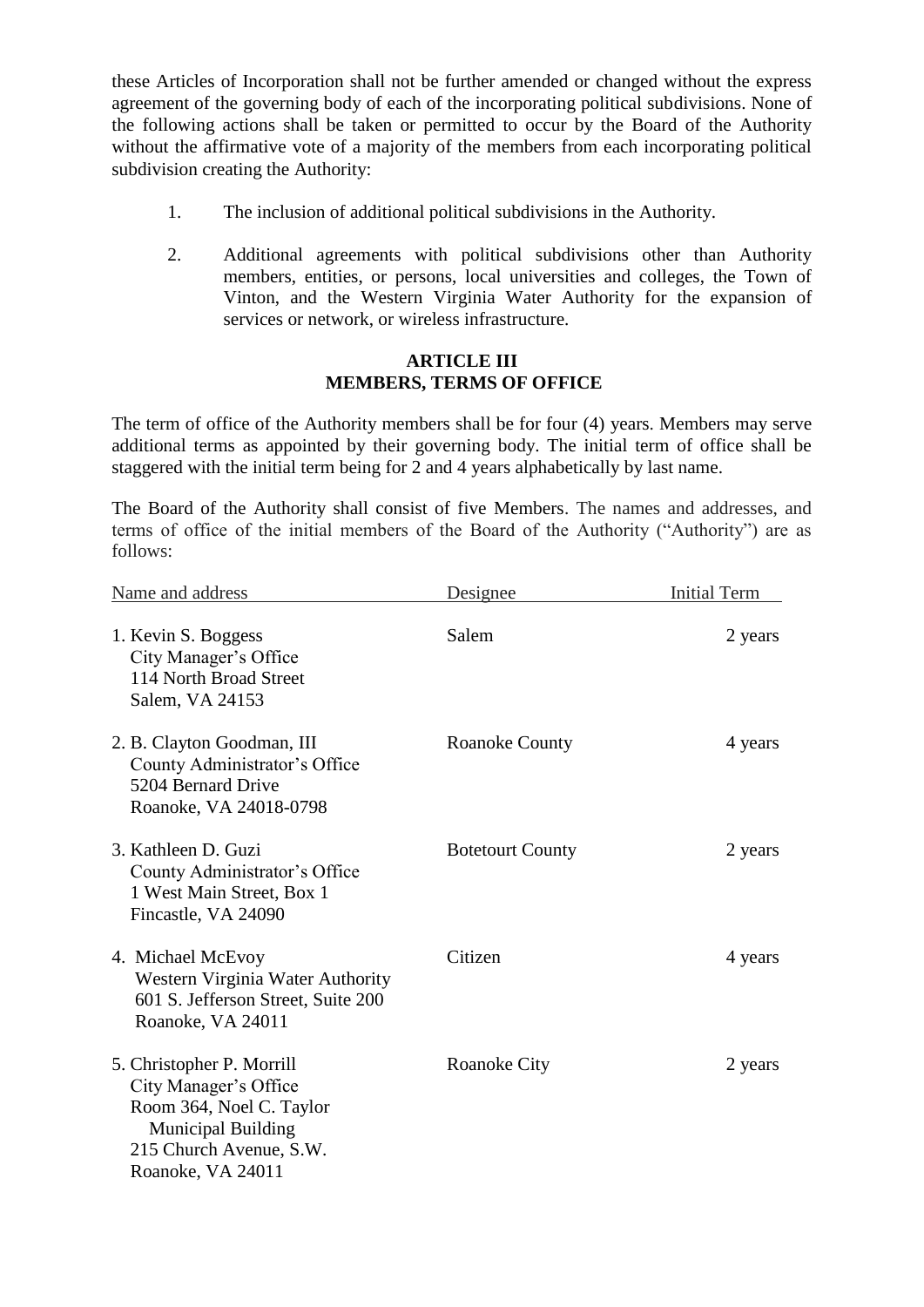The terms of office of the initial members shall begin on the date of issuance of a certificate of incorporation or charter for the Authority by the State Corporation Commission. The governing body of each participating political subdivision shall appoint one (1) member who may be a member of the governing body. The four (4) members of the Board of the Authority shall recommend to the participating political subdivisions the appointment of the fifth member who shall be a citizen and resident of one of the participating political subdivisions. The governing bodies of each participating political subdivision shall ratify and confirm the appointment of the fifth member. If any of the governing bodies fails to act or are unable to act within 60 days of the receipt of this recommendation, then the appointment of the fifth member shall be made by the judges of the Circuit Court for the 23<sup>rd</sup> Judicial District.

Initially, the governing body of the County of Roanoke shall appoint one member to a 4 year term; the governing body of the County of Botetourt shall appoint one member to a 2 year term; the governing body of the City of Roanoke shall appoint one member to a 2 year term; and the governing body of the City of Salem shall appoint one member for a 2 year term. The citizen shall be appointed to a 4 year term. After the initial terms, each member shall be appointed to a four-year term or until a successor is appointed and qualified. The governing body of each political subdivision shall be empowered to remove, at any time, without cause, the member appointed by it and appoint a successor member to fill the unexpired portion of the removed member's term. Vacancies on the Board shall be filled for the unexpired term in the same manner as the appointment of the member vacating the Board was made.

Each member shall be reimbursed by the Authority for the amount of actual expenses in performance of duties as a member of the Authority.

Each member of the Board shall have one equal vote in all matters before the Authority.

#### **ARTlCLE IV PURPOSE**

The purpose of the Authority is to provide qualifying communication services as authorized by Article 5.1 (§ 56-484.7:1 et seq) of Chapter 15 of Title 56 of the 1950 Code of Virginia, as amended and to provide such other services as provided by law and Chapter 54.1 of Title 15.2 of the 1950 Code of Virginia, as amended. Such services are to be provided to the geographic areas of the County of Roanoke, the County of Botetourt, the City of Roanoke, and the City of Salem to establish local governmental network(s)to meet the communication needs of the participating localities and their subsidiaries and in accordance with the contracts and agreements by and between this Authority and other private or public entities as the Authority may agree in writing upon the terms and conditions established pursuant to such contracts.

# **ARTICLE V POWERS, GENERAL OPERATIONS**

The Authority shall have all the powers granted by Section 15.2-5431.11 of the 1950 Code of Virginia, as amended.

The general business of the Authority, including the issuance of revenue bonds and refunding bonds as permitted by the Act and the expenditure of funds for general expenses, shall be conducted by the majority action of the Board of the Authority, provided such Board may create an executive committee and such other committees as the Board may direct, including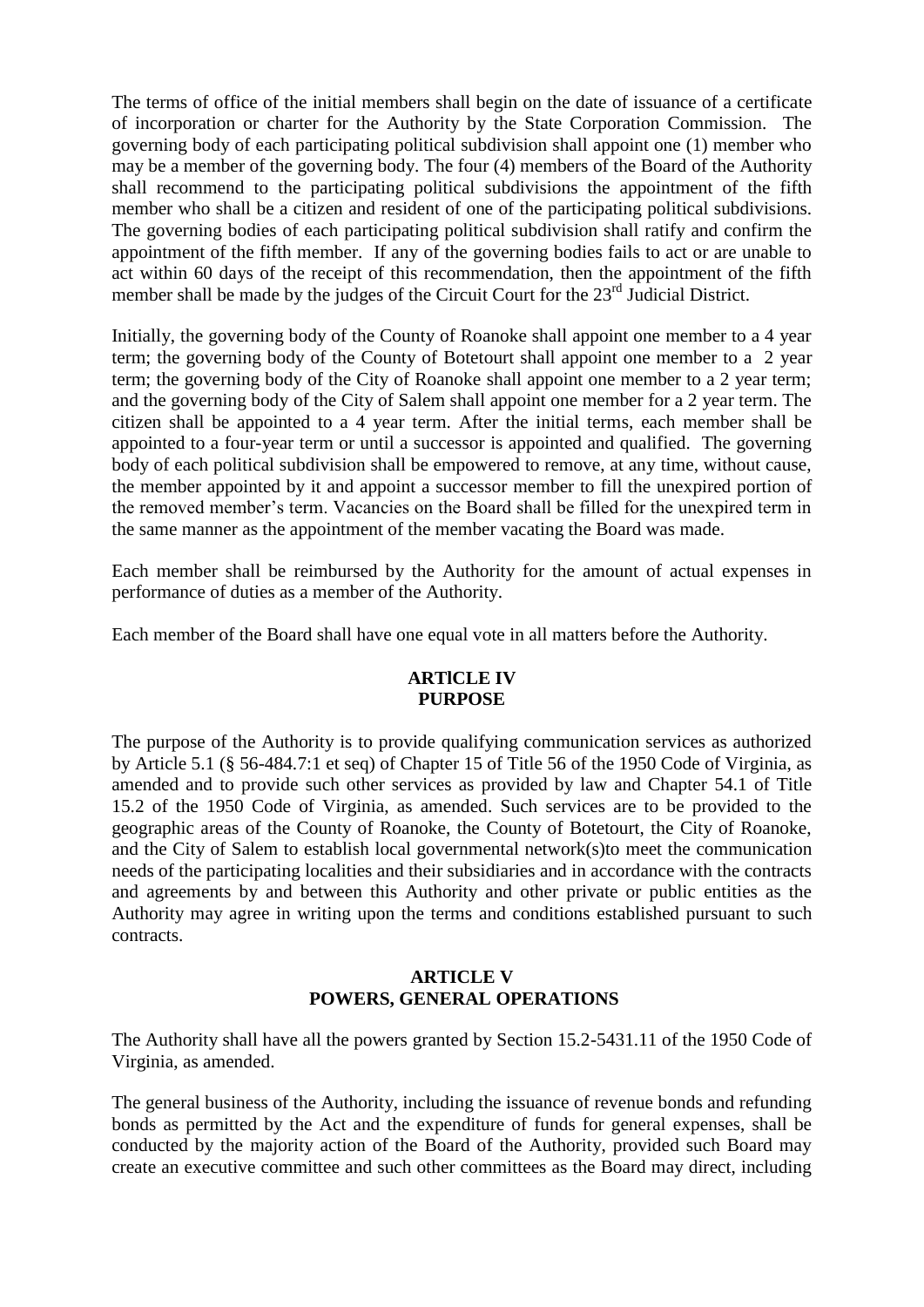project committees. The Authority is vested with the powers of a body corporate, including the power to sue and be sued in its own name, plead and be impleaded, and adopt and use a common seal and alter the same as may be deemed expedient.

# **ARTICLE VI DISSOLUTION**

The Board of the Authority may determine that the purposes for which the Authority was created have been completed, or are impractical or impossible to complete, and that all of the obligations have been paid, or have been assumed by one or more political subdivisions or any Authority created, thereby, or that cash or United States government securities have been deposited for their payment. In such event, it shall adopt and file with each of the governing bodies a resolution declaring such facts. If the governing bodies adopt a resolution, concurring in such declaration and finding that the Authority should be dissolved, they shall file appropriate articles of dissolution with the State Corporation Commission.

#### **ARTICLE VII WITHDRAWAL OF LOCALITY**

A locality may withdraw from the Authority at any time, provided, that no locality may withdraw from the Authority at any time when bonds are outstanding unless all remaining members approve such withdrawal at such time. Prior to withdrawing, a locality shall provide the Authority and each of the other participating localities with written notice of the locality's intent to withdraw.

In the event that a locality withdraws, such locality electing to withdraw shall execute all documents necessary to reflect such withdrawal, the remaining participating localities shall appoint a replacement member to the Board, and file proper amendments to these Articles with the State Corporation Commission*.* If any of the governing bodies of the remaining participating localities fails to act or are unable to act to appoint a replacement member within 60 days after the locality electing to withdraw provides notice of withdrawal, then the appointment of the replacement member shall be made by the judges of the Circuit Court for the 23rd Judicial Circuit.

#### **ARTICLE VIII AUDIT**

The Authority shall cause an annual audit of its books and records to be made by the State Auditor of Public Accounts or by an independent certified public accountant at the end of each fiscal year and a certified copy thereof to be filed promptly with the governing bodies of each of the incorporating political subdivisions.

IN WITNESS WHEREOF, the Board of Supervisors of Roanoke County, Virginia, the Board of Supervisors of Botetourt County, Virginia, the City Council of the City of Roanoke, Virginia, and the City Council of the City of Salem, Virginia have caused these Articles of Incorporation to be executed in their respective names, and their respective seals have been affixed and attested by the respective clerks of each, this  $\_\_$  day of  $\_\_$ 2013.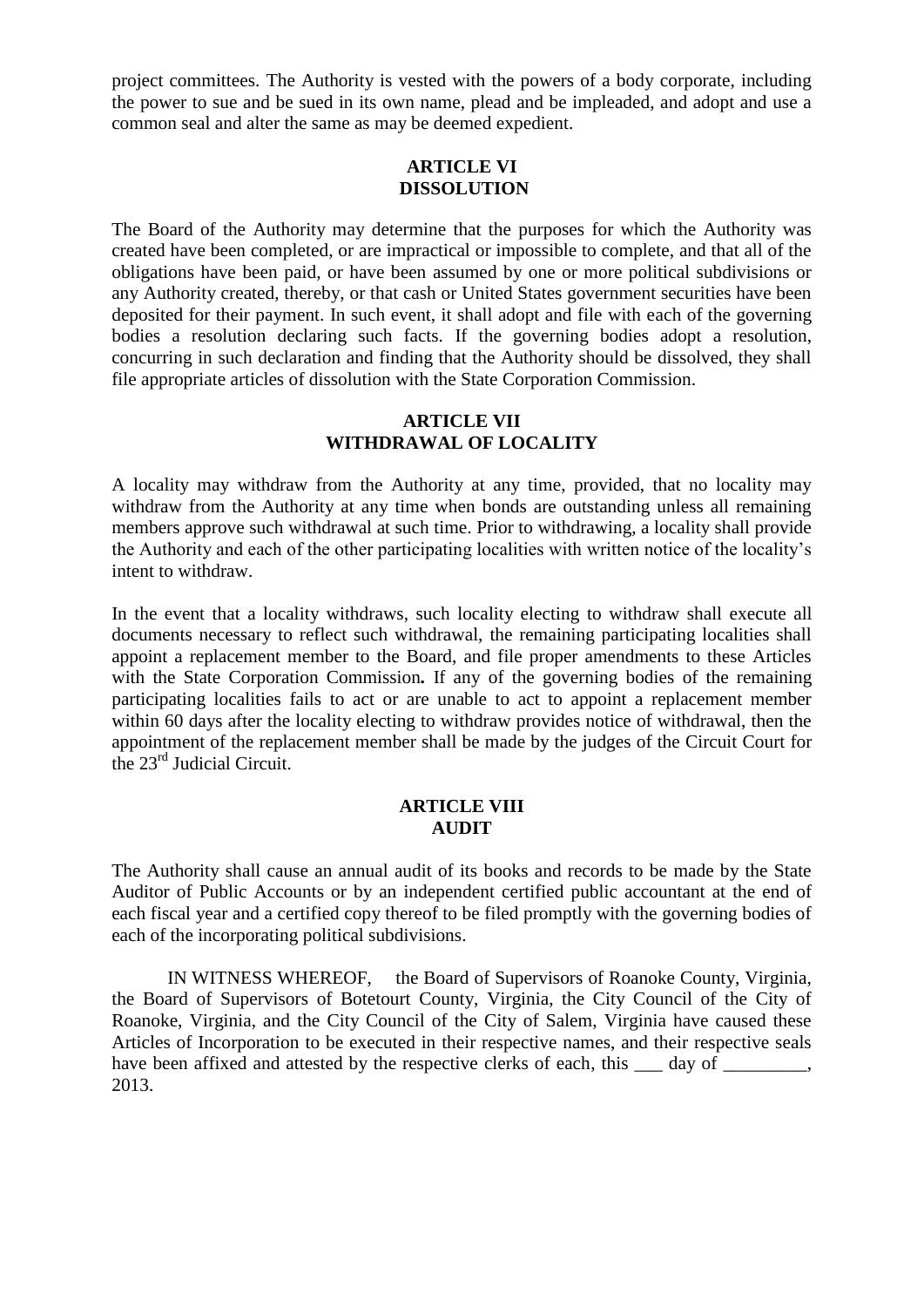#### COUNTY OF ROANOKE, VIRGINIA

|                                               | $\text{By:}\_$                                                  |
|-----------------------------------------------|-----------------------------------------------------------------|
| Deborah C. Jacks, Clerk<br><b>SEAL</b>        | Michael W. Altizer, Chairman<br><b>Board of Supervisors</b>     |
| Approved as to Form:                          |                                                                 |
| <b>County Attorney</b>                        | COUNTY OF BOTETOURT, VIRGINIA                                   |
| Attest:<br>Susan Fain, Clerk<br><b>SEAL</b>   | By: Stephen P. Clinton, Chairman<br><b>Board of Supervisors</b> |
| Approved as to Form:                          |                                                                 |
| <b>County Attorney</b>                        |                                                                 |
|                                               | CITY OF ROANOKE, VIRGINIA                                       |
| Stephanie M. Moon, Clerk<br><b>SEAL</b>       | David A. Bowers, Mayor                                          |
| Approved as to Form:                          |                                                                 |
| <b>City Attorney</b>                          | CITY OF SALEM, VIRGINIA                                         |
| James E. Taliaferro, II, Clerk<br><b>SEAL</b> | $\mathbf{By:}$<br>Byron Foley, Mayor                            |
| Approved as to Form:                          |                                                                 |

City Attorney

3. The appropriate officers are hereby authorized to execute all documents and take all other actions necessary or convenient to file or otherwise cause the Articles of Incorporation for the Roanoke Valley Broadband Authority to become effective.

4. Effective immediately. This resolution shall take effect immediately upon its adoption.

GIVEN under our hands this 18th day of July, 2013.

Stephanie M. Moon, Roanoke City Clerk James E. Taliaferro, II, Salem City Clerk Susan Fain, Botetourt County Board of Supervisors, Clerk Deborah C. Jacks, Roanoke County Board of Supervisors, Clerk